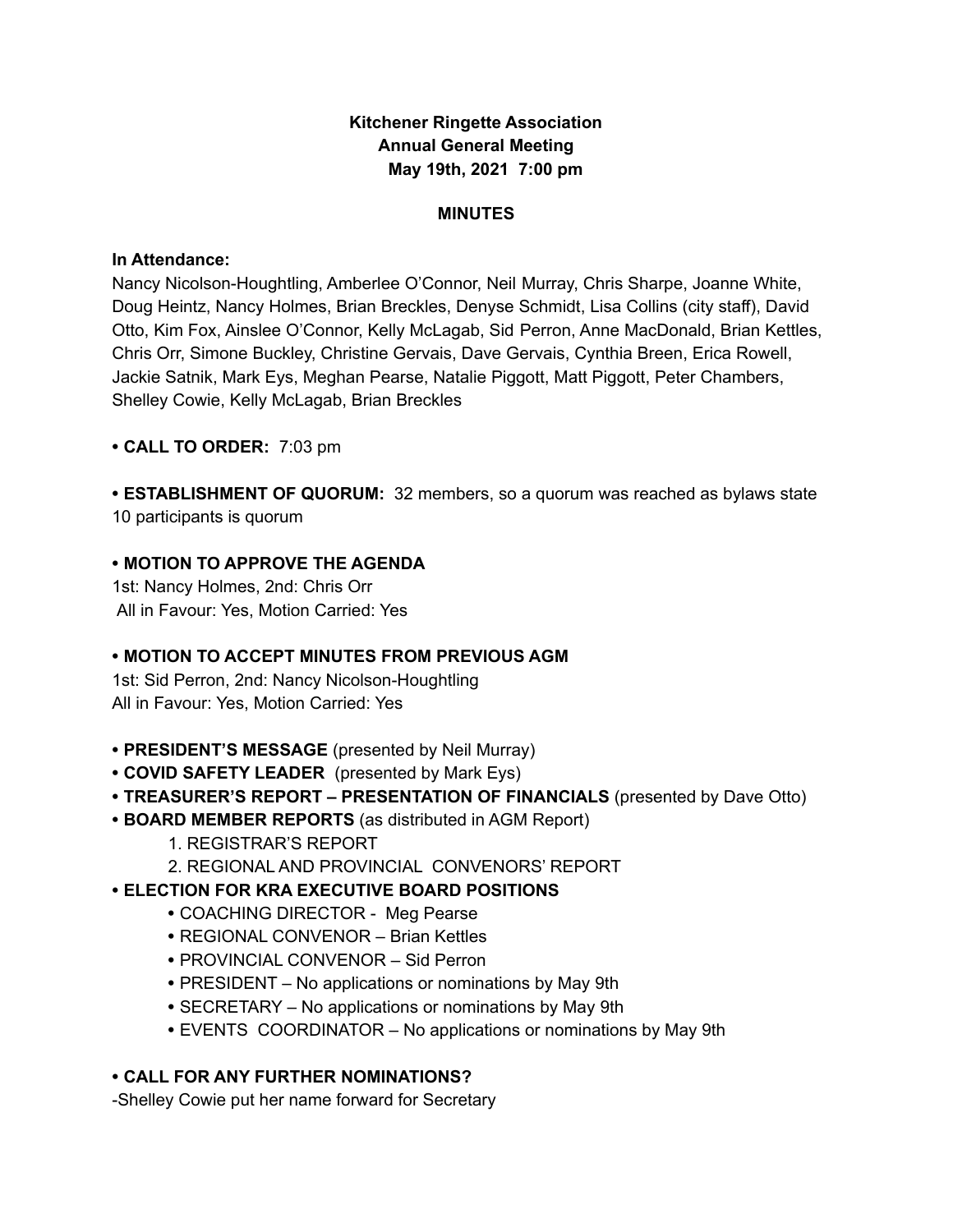## ⦁ **MOTION TO CLOSE NOMINATIONS**

1st: Chris Orr, 2nd: Dave Otto Motion Carried: Yes

## ⦁ **VOTE & RESULTS ANNOUNCED**

⦁**COACHING DIRECTOR**

-1st: Nancy Holmes, 2nd: Brian Kettles -association voted -new Coaching Director is Meg Pearse – Elected May 19th

### ⦁**REGIONAL CONVENOR**

-1st: Anne MacDonald, 2nd: Sid Perron -association voted -new Regional Convenor is Brian Kettles – Elected May 19th

#### ⦁**PROVINCIAL CONVENOR**

-1st: Brian Kettles, 2nd: Anne MacDonald -association voted -new Provincial Convenor is Sid Perron – Elected May 19th

#### ⦁**PRESIDENT**

-no nominations from the floor -position remains open

#### ⦁**SECRETARY**

-1st: Nancy Holmes, 2nd: Kelly McLagab -association voted -new Secretary is Shelley Cowie – Elected May 19th

#### ⦁**EVENTS COORDINATOR**

-no nominations from the floor -position remains open

### ⦁**KRA BOARD KEY VOLUNTEER POSITIONS**

These positions are appointed by the board. If anyone is interested in a vacant position, please email the President of KRA. Positions will be appointed at a KRA board meeting.

- 1. Minor Officials Coordinator Jenn Kettles
- 2. Referee In-Chief Shirley Padalino
- 3. Player Development Open (Jackie Satnik may be interested)
- 4. Social Media Coordinator Ainslee O'Connor
- 5. Bingo Coordinator Connie McFatridge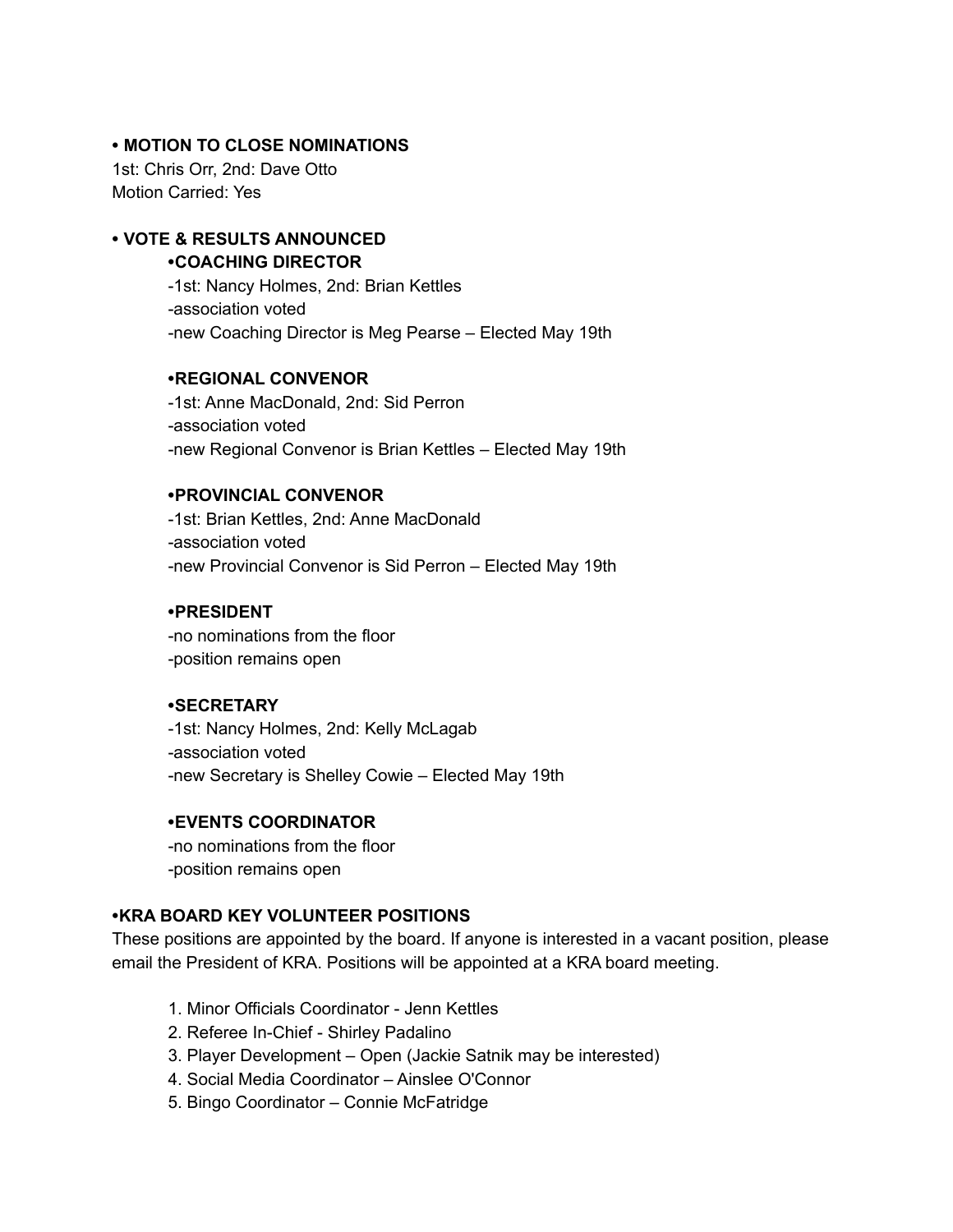6. Equipment Manager – **Open** – (1 applicant) (Peter Chambers may be interested)

7. Golden Ring Chair - **Open** – (2 applicants) (Cynthia Breen may be interested)

8. I.T. - Neil Murray

9. Covid Safety Leader - not sure if this role will still be required. If so, Mark Eys expressed he would consider continuing in this role

## ⦁**NEW BUSINESS**

-Neil presented thank you gift cards to the Covid Safety group (Mark, Bonnie, Chrissy) -So many unknowns, but we do know that there will be no tournaments for calendar year 2021

-Reminder about intent for provincial try-outs. Link and info was previously emailed -RAMP IDs are not required for provincial intents

-If there is any equipment still out with coaches, etc, please reach out to Brian Kettles

## ⦁ **YEAR PINS FOR 2019-2020 and 2020-2021**

-See the end of the minutes for a list of pin recipients. The board will figure out how to get the pins to recipients.

## ⦁ **DRAW FOR PRIZES**

- 5 Jerseys available as prizes. Wheel of names was spun and the winners are: Matt Piggott, Meghan Pearse, Sid Perron, Joanne White, Denyse Schmidt

Someone from the board will be in touch to coordinate dropping your jersey off to you.

-½ price registration was also a prize. Wheel of names was spun and the winner was Brian Kettles

## ⦁ **MOTION TO ADJOURN THE 2020-2021 AGM OF KITCHENER RINGETTE**

1st: Dave Otto, 2nd: Brian Kettles All in Favour: Yes, Motion Carried: Yes Adjournment Time: 8:08 pm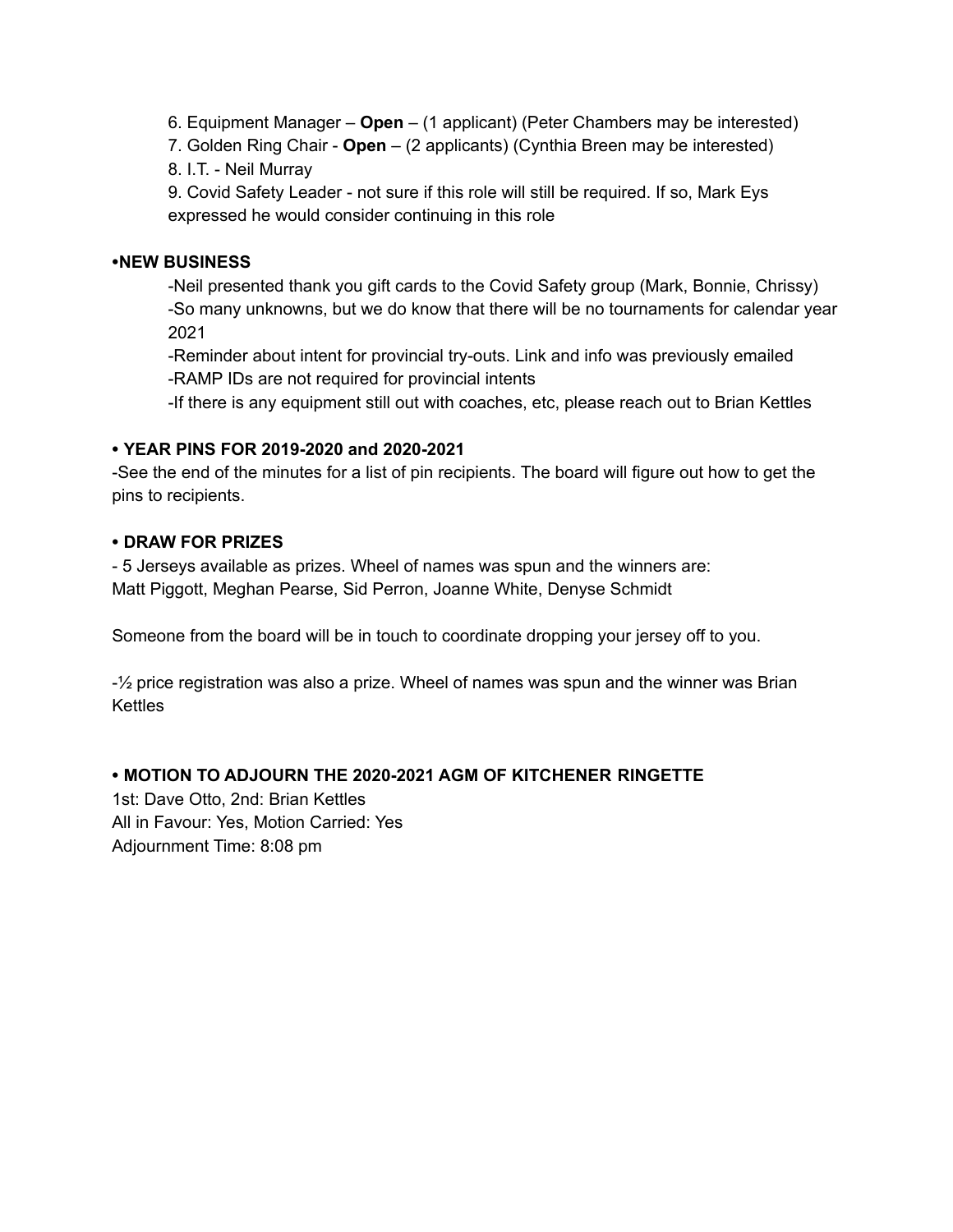### **KRA YEAR PINS**

#### **5 Years 2018 (leftover in bucket)**

Brown Maddie Cowman Nicole Eys Abigail Klages Mila Melstead Tristan Lammers Alisha Lunnie Olivia Schmidt Lilah Van Reede Ivy Van Reede Olivia

#### **5 Years 2019**

Kilimnik Makyla 2016 Rodriguez Mackenzie 2016 Yeo Charlise 2014

#### **5 Years 2020 (current registration year)**

Adams Courtney 2016 Aru Georgia 2016 Atkins Madi 2016 Auguste Alex 2016 Auguste Isabella 2016 Bardouniotis Stephanie 2016 Claire Bennett 2016 Costigan Isla 2016 Dhawan Mahek 2016 Diefenbacher Piper 2016 Fendley Marissa 2016 Gervais Jasmyn 2016 Gervais Julia 2016 Goodyer Paige 2016 Goodyer Sadie 2016 Hunsperger Naomi 2016 Kettles Myra 2016 King Tessa 2016 Kraemer Louise 2016 Lessard Katie 2016 Lorenzo Ashley 2016 Lorenzo Kaitlyn 2016